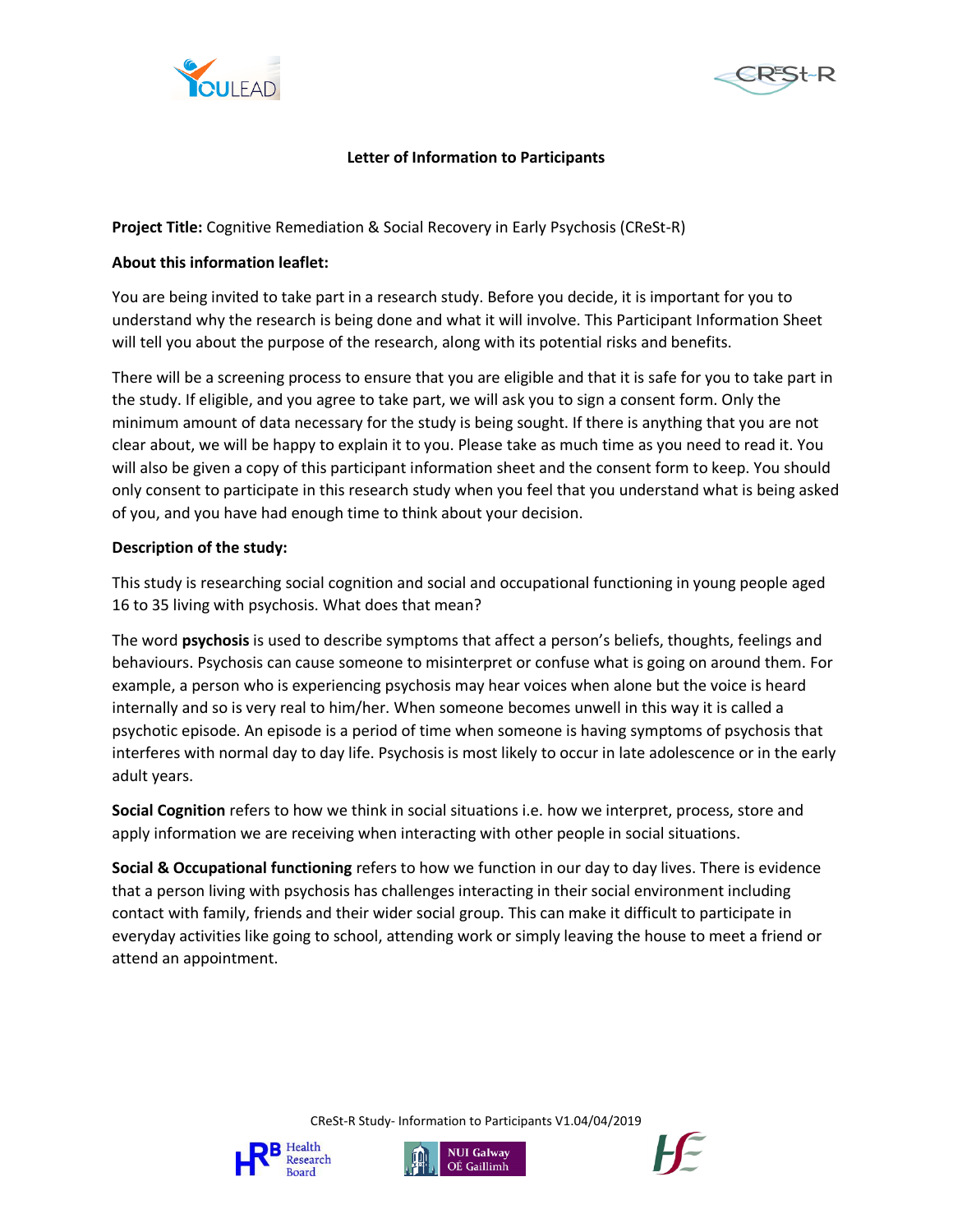



#### **What is involved in taking part in the study?**

If you decide to take part in the study you will:

**1)** Complete a **clinical assessment** where you will be asked questions about your mental health. There will also be some neuropsychological tests which will test things like your memory. This session will last for approximately 2 hours.

**2)** You will have a **one-hour session** with a therapist once a week for 10-12 weeks. Depending on which arm of the study you are in, these sessions will focus on supporting you in coping with daily life in a variety of ways.

**3)** After **10-12 weeks** of meeting with the therapist you will repeat the clinical assessment and neuropsychological tests.

**4)** After **3 months** we will invite you to complete a final session where again we repeat the neuropsychological tests. By repeating these tests, we will have the opportunity to measure your activity over time.

Each participant will be reimbursed €20.00 per assessment session (3 sessions in total).

## **Risks**

There are no risks associated with participating in this study. Your usual treatment team will recommend you to participate in the study. If at any time during the study you become unwell you can withdraw and we will let your treatment team know.

## **Benefits**

We cannot predict improvements in individual participants. You will have the opportunity to provide feedback on your experience of the intervention to assist with developing future interventions.

## **General Data Protection Regulation**

This study is guided by the EU General Data Protection Regulation (GDPR) which came into force in May, 2018. Your identity will remain confidential throughout and after the study. The signed consent form will be stored on site by the principal's investigator and only members of the research team will be granted access to the form. A reference number will be assigned to the participant's name upon participation in the study as part of ensuring confidentiality. This number will be used to identify all material collected from you. Only the research team will have access to the anonymised data from the experiment. These members are bound by a contractual code of secrecy that means that members would face disciplinary action who disclose or facilitate unauthorised access to identifiable data. All other data from the study visits (i.e. the clinical assessment visit, the neuropsychological assessment visit) will be safely stored with Prof. Gary Donohoe, who leads the study, and Emma Frawley at NUI Galway. This data will be analysed at a group level and this will be used in academic publications and presentations. Data will not be analysed at an individual level and it will not be possible to identify individual participants. At the end of this study (After 4 years) the data will be destroyed. If you have any further questions in relation to GDPR please contact the research team (Contact details below).

CReSt-R Study- Information to Participants V1.04/04/2019